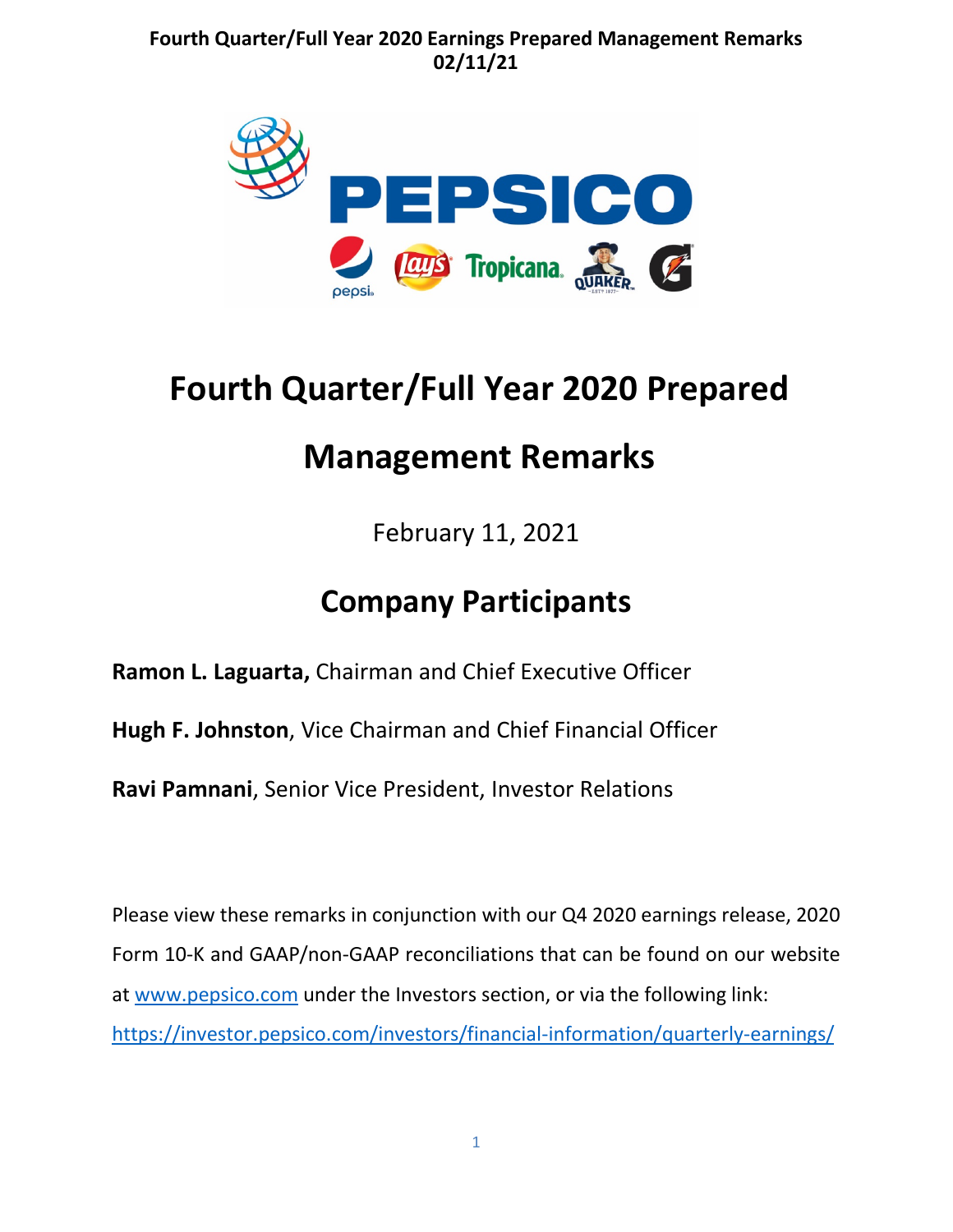## **Ravi Pamnani**

Good day everyone and thank you for your time and interest in reviewing PepsiCo's fourth quarter and full-year 2020 earnings results. Included below are prepared remarks from PepsiCo's Chairman and CEO Ramon Laguarta and PepsiCo's Vice Chairman and CFO Hugh Johnston.

Please take note of our cautionary statement. These prepared remarks contain forward-looking statements, including about our business plans and 2021 guidance and long-term financial targets and the potential impact of the COVID-19 pandemic on our business. Forward-looking statements inherently involve risks and uncertainties and only reflect our view as of today, February 11, 2021, and we are under no obligation to update. When discussing our results, we refer to non-GAAP measures, which exclude certain items from reported results.

Please refer to our Q4 2020 earnings release and 2020 10-K,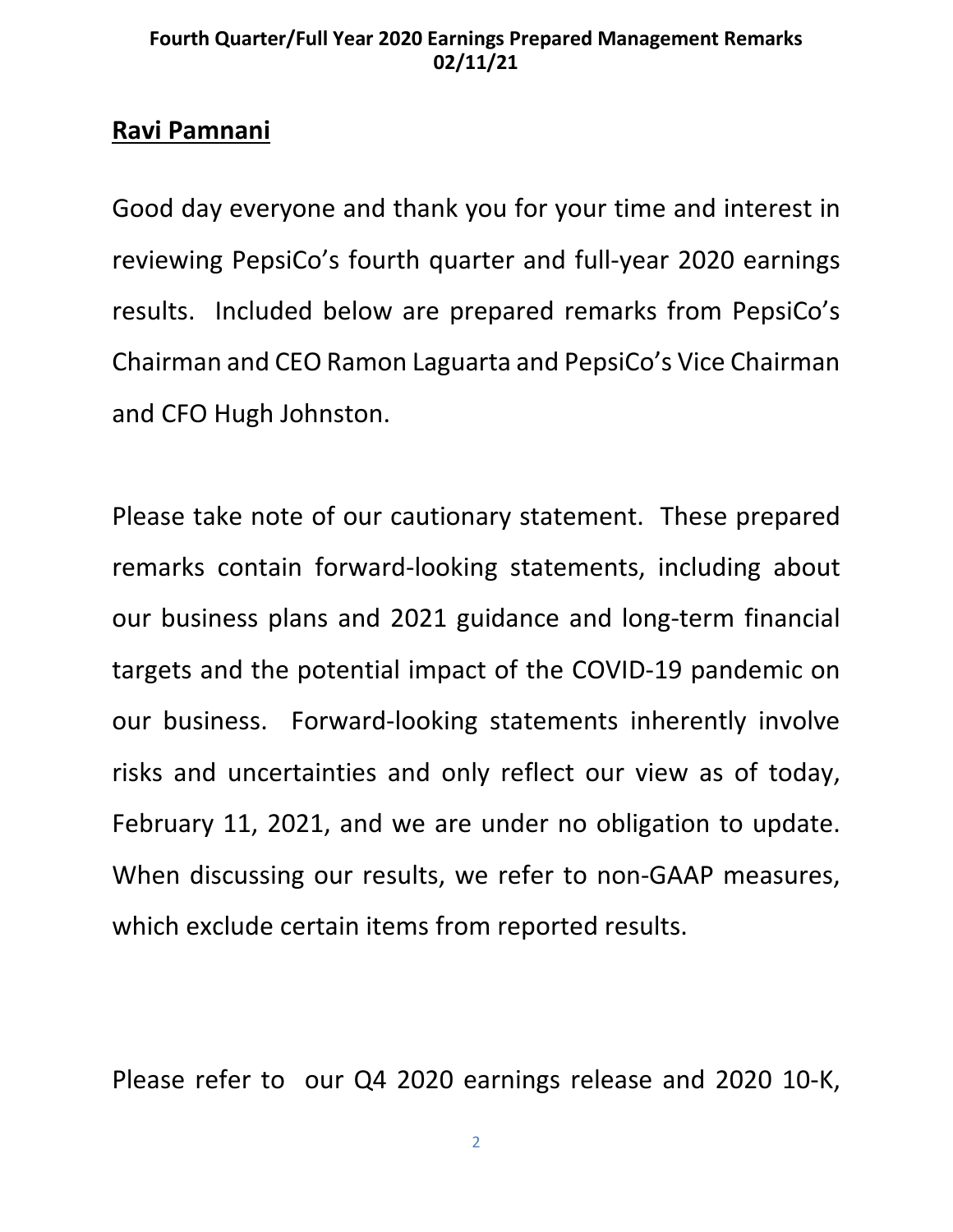available on [pepsico.com,](http://pepsico.com/) for definitions and reconciliations of non-GAAP measures and additional information regarding our results, including a discussion of factors that could cause actual results to materially differ from forward-looking statements.

As a reminder, our fiscal year ends on the last Saturday of December and our financial results in the United States and Canada, or North America, are reported on a 16-week basis while substantially all of our international operations report on a monthly calendar basis for which the months of September, October, November and December are reflected in our results for the 16 weeks ended December 26, 2020.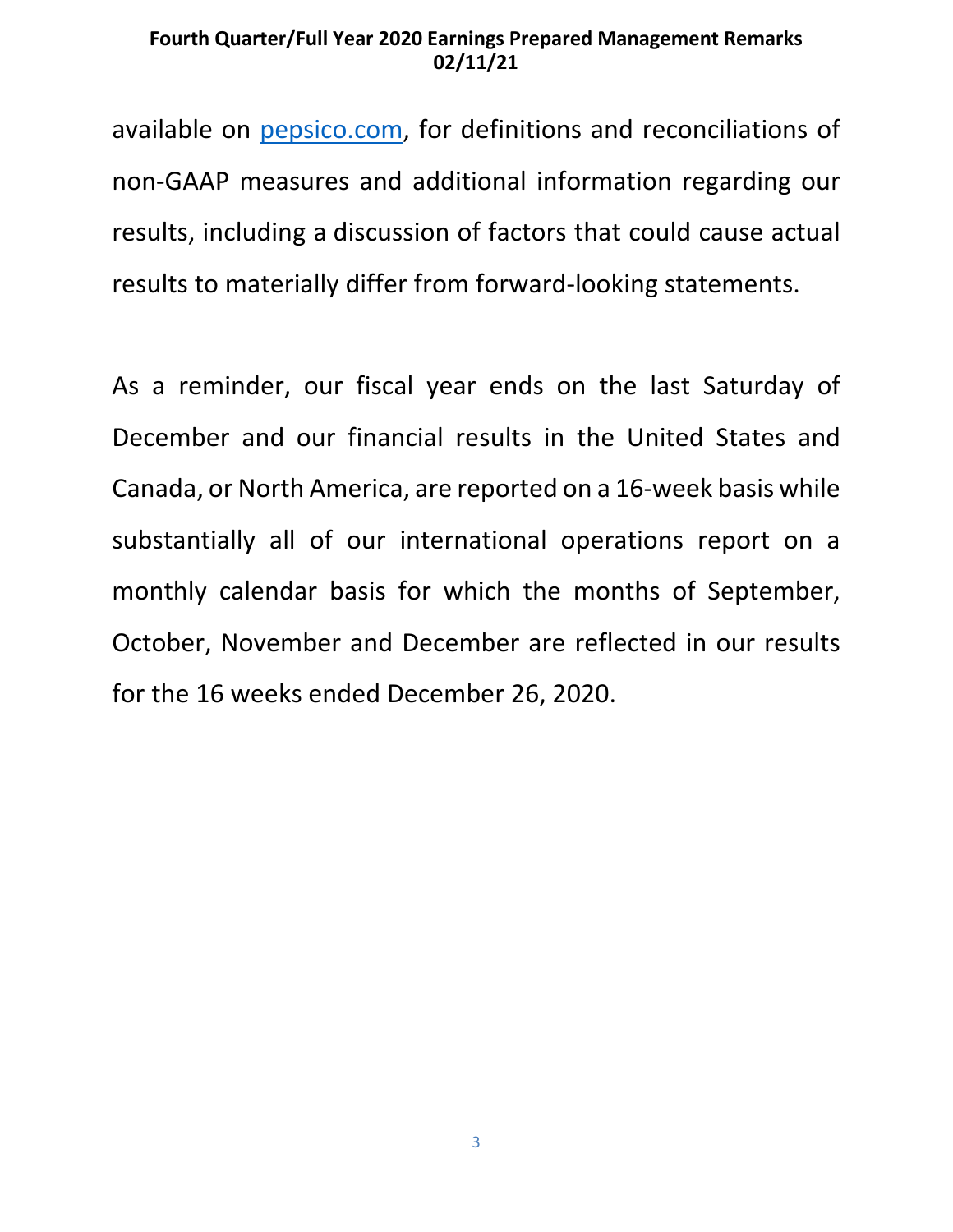### **Ramon Laguarta**

Thank you, Ravi, and good morning everyone.

Today, I will spend time discussing our fourth-quarter and fullyear 2020 business performance, providing an update on our Faster, Stronger and Better priorities, and end with some comments on our outlook for 2021. I will then turn it over to Hugh for additional perspectives on our results and outlook.

Before I begin with my business review, I would like to note that 2020 was an unprecedented year defined by global uncertainty and macroeconomic volatility due to the complexities associated with the ongoing COVID-19 pandemic.

Despite all the complexities, I am very pleased with our business performance and the unwavering dedication and resilience of our employees' ability to execute in the marketplace.

I would like to thank our employees for their efforts as they have been nothing but exemplary. As we look forward to the new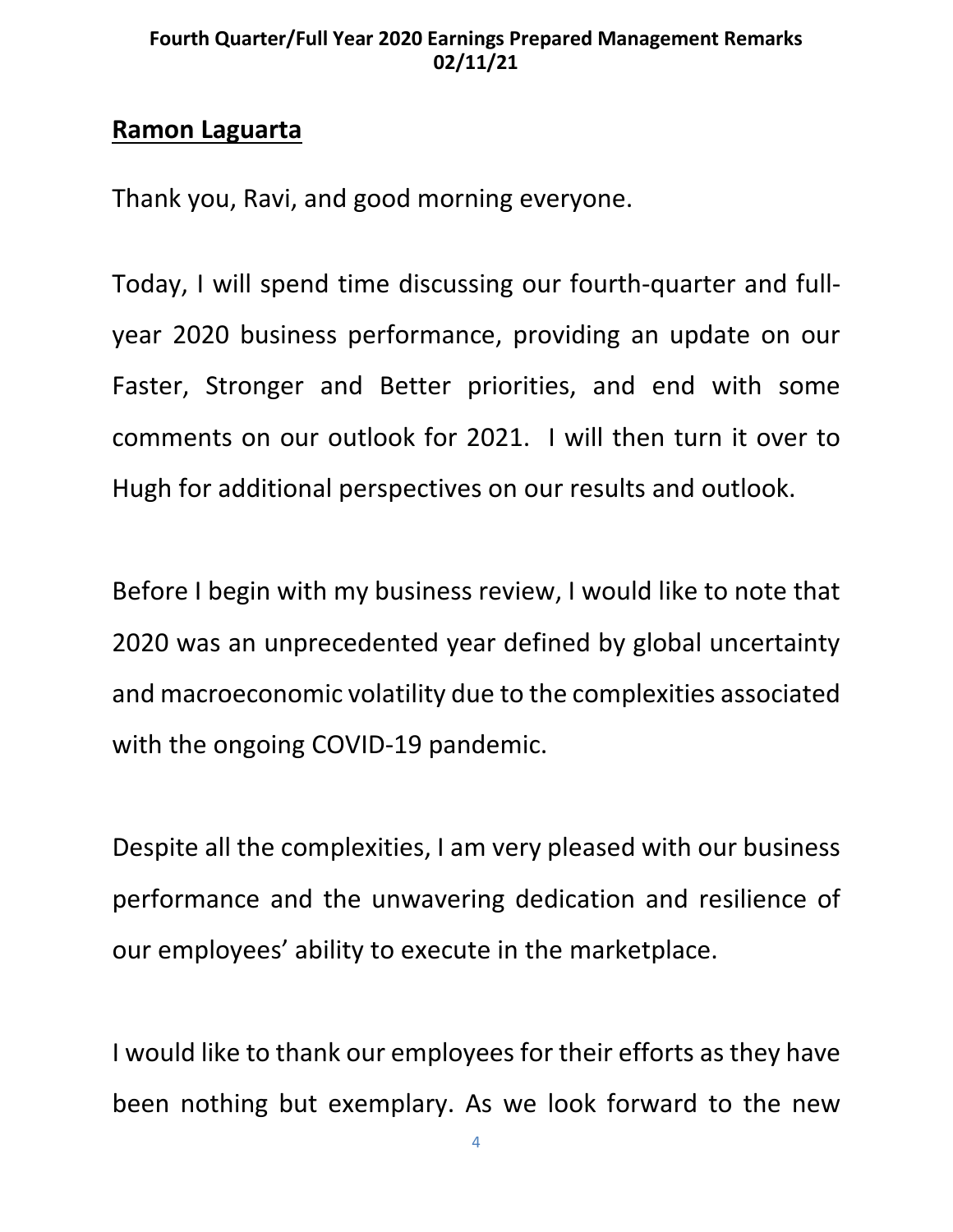year, we will continue to follow our guiding principles to build an even stronger, leaner and more agile company by:

- Ensuring the safety of our employees;
- Servicing the needs of our customers, consumers and communities; and
- Acting like owners and continuing to implement the principles of 'The PepsiCo Way'.

\*\*\*

Now, with respect to our business performance, our organic revenue growth accelerated to 5.7 percent in the fourth quarter and we delivered 4.3 percent organic revenue growth for the full year.

Our global snacks and food business remained resilient throughout most of the year and our global beverage business accelerated and delivered a notable improvement in organic revenue growth during the fourth quarter.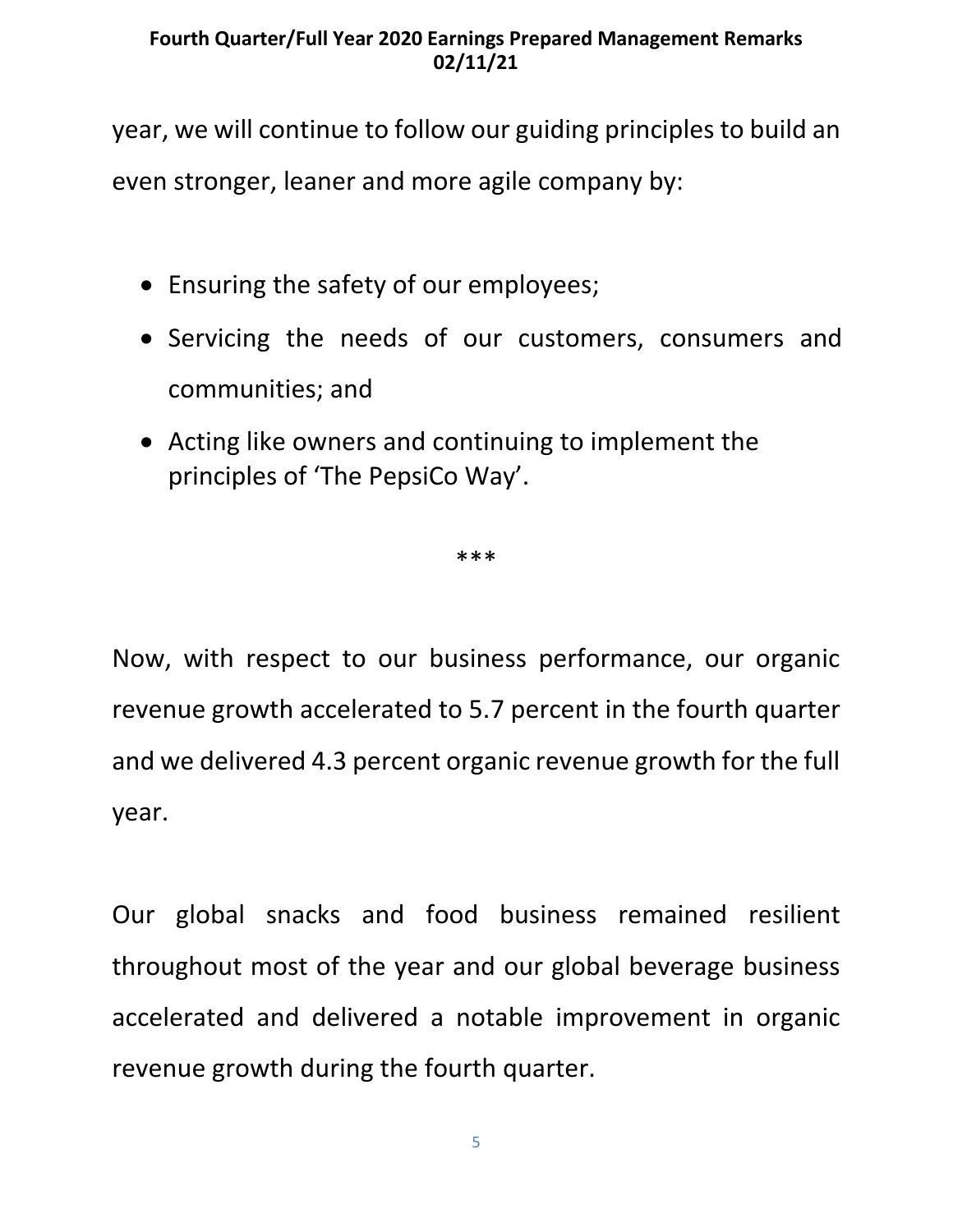Specifically, in the fourth quarter:

- Our global snacks and food business delivered 5 percent organic revenue growth, while our global beverage business's organic revenue growth accelerated to 6 percent.
- Geographically, our organic revenue in North America increased 5 percent as our business continued to benefit from elevated at-home consumption trends while our International business's organic revenue growth accelerated to 6 percent;
- Our core constant currency operating profit increased 6 percent despite more than \$100 million in COVID-19 related costs; and
- Our core constant currency EPS increased 3 percent.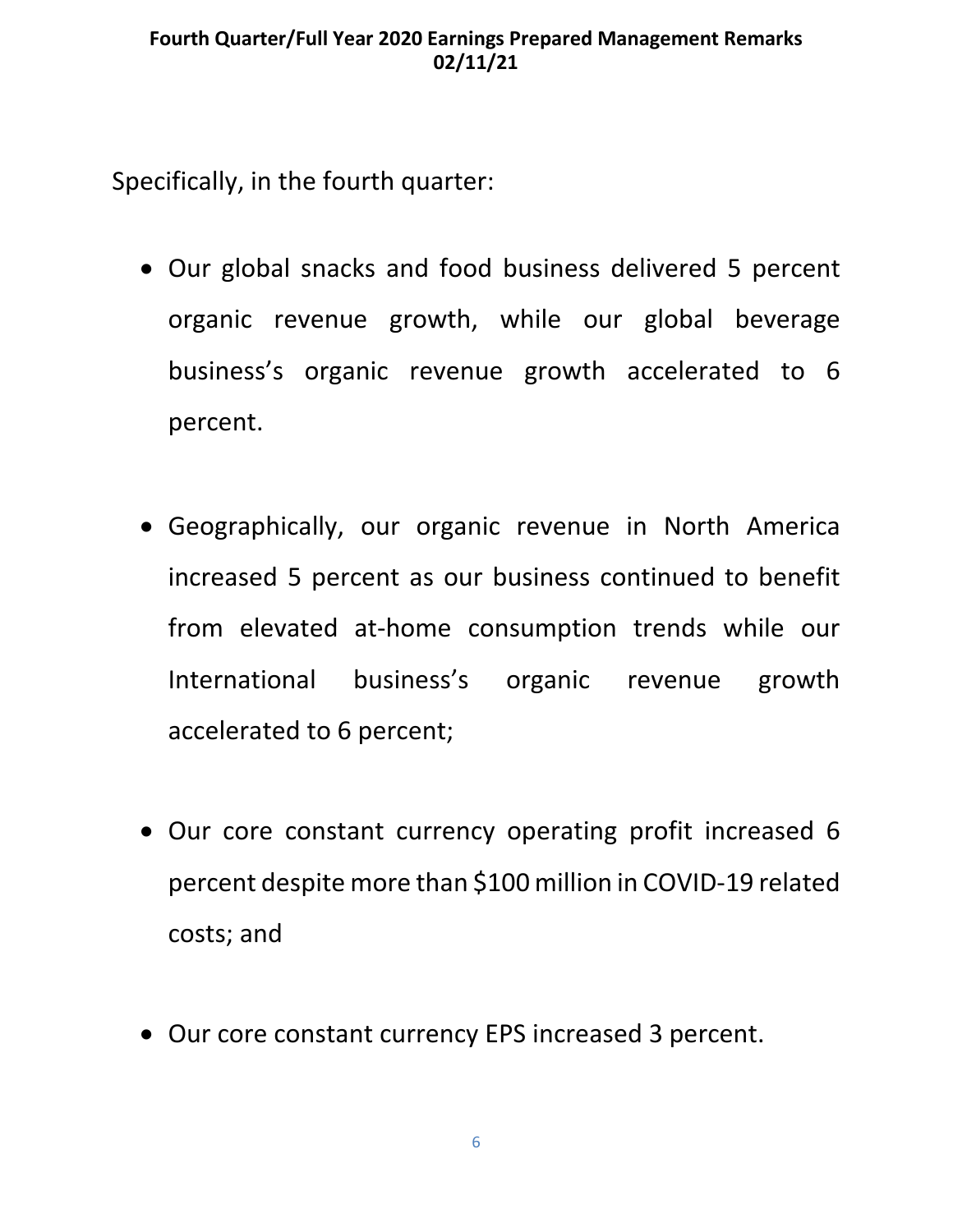\*\*\*

Beginning with North America snacks and food, both Frito-Lay and Quaker Foods delivered solid growth as at-home consumption trends remained strong.

**Frito-Lay North America** delivered 5 percent organic revenue growth for the quarter and 6 percent organic revenue growth for the full year. Marketplace performance in the fourth quarter was particularly strong, as reflected in meaningful market share gains in the macro-snack, savory and salty categories.

And our strong relationships with our retail partners were confirmed by the results of the Advantage Survey where Frito-Lay was again ranked the #1 supplier in the U.S. by retailers.

Frito-Lay's full-year 2020 results were enabled by strong innovation, increased go-to-market investments, additional manufacturing capacity, investments in eCommerce and an increase in advertising and marketing spend across the brand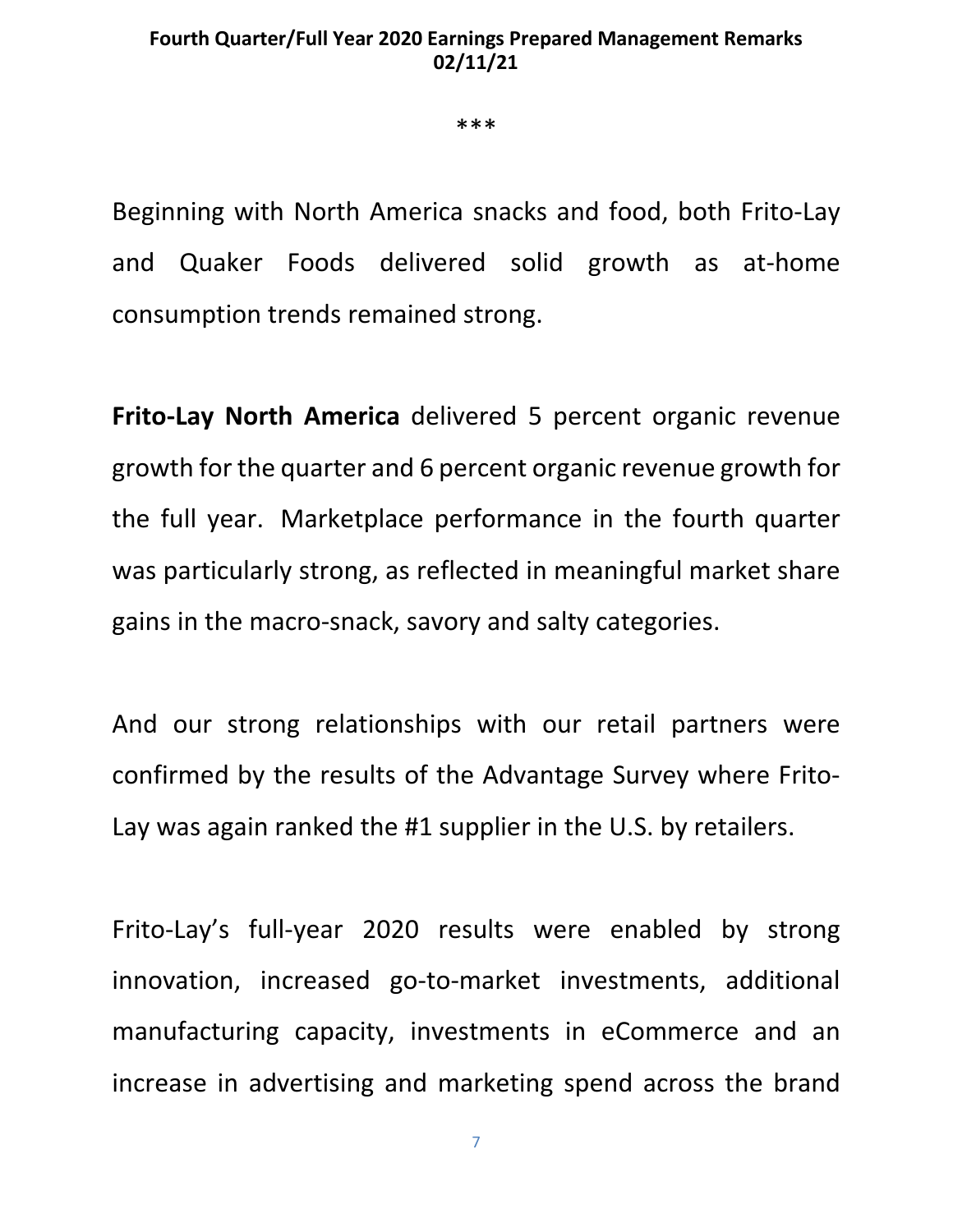portfolio.

As a result, many of Frito's big brands delivered strong net revenue growth for the full year with Tostitos and Cheetos delivering double-digit growth, Ruffles delivering high-single digit growth, while Lays and Doritos delivered mid-single digit growth.

Smaller, emerging brands such as Off The Eaten Path and Bare delivered strong double-digit growth. Furthermore, we successfully completed the acquisition and integration of BFY Brands in 2020, which has expanded Frito-Lay's production capabilities to offer more nutritious snacking choices for consumers.

The breadth of Frito's growth spanned across the large format and eCommerce channels, while sequential trends improved in the convenience and gas channel as consumer mobility began to recover.

8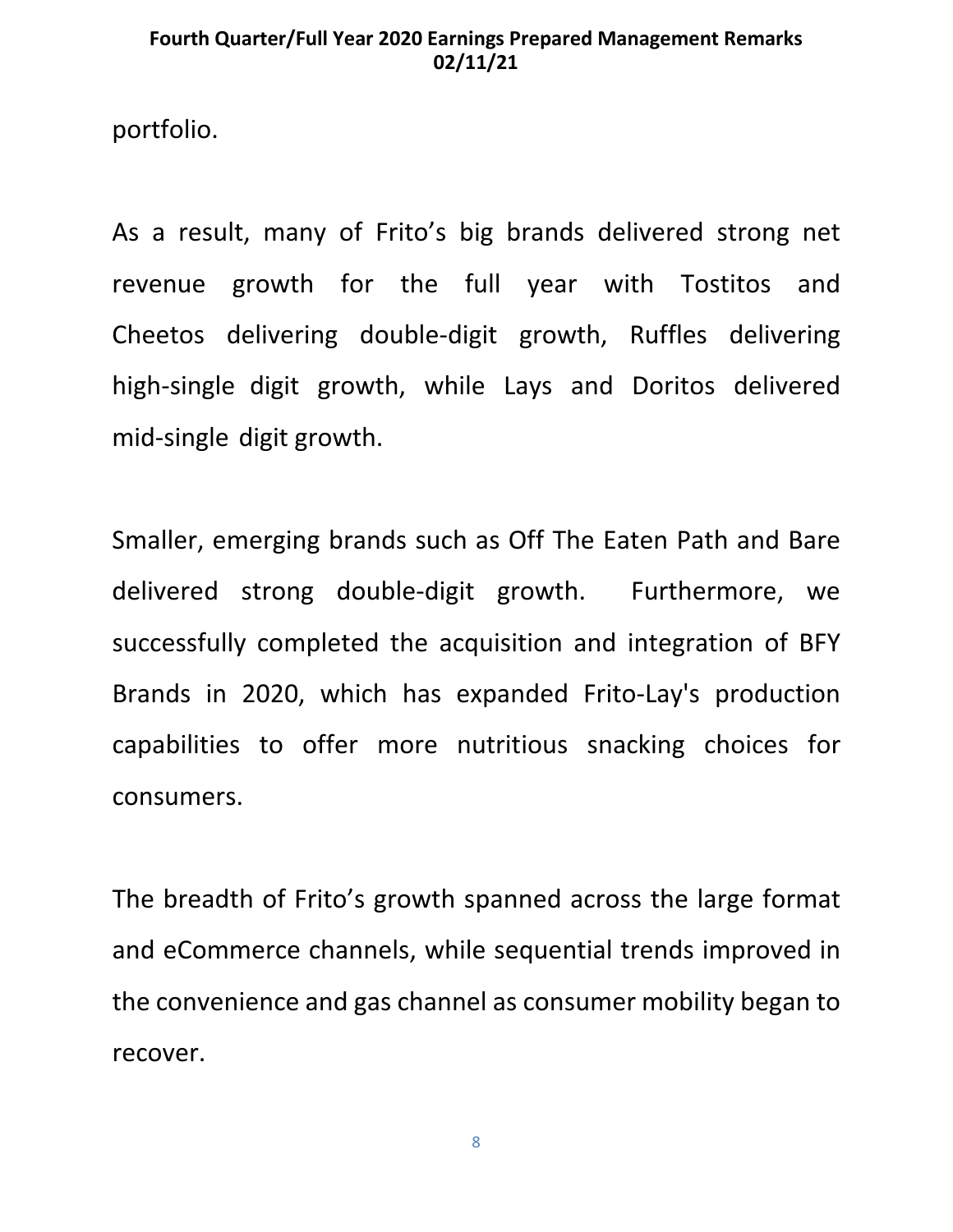Frito's core constant currency operating profit increased 1 percent in the quarter and 3 percent for the full year despite absorbing significant COVID-19 related costs while also continuing to make critical investments in its brands, go-tomarket systems, supply chain and digitization initiatives.

**Quaker Foods North America** delivered 8 percent and 11 percent organic revenue growth in the quarter and full year, respectively.

Quaker's growth has been driven by strong execution against the elevated demand needs for at-home breakfast and dinner occasions during 2020 and our business gained market share for the full year.

Quaker's fourth quarter and full-year performance included strong double-digit net revenue growth in pancake mixes and syrup, lite snacks, and side dishes. Quaker's hot and ready-toeat cereal business also delivered double-digit net revenue growth for the full year.

9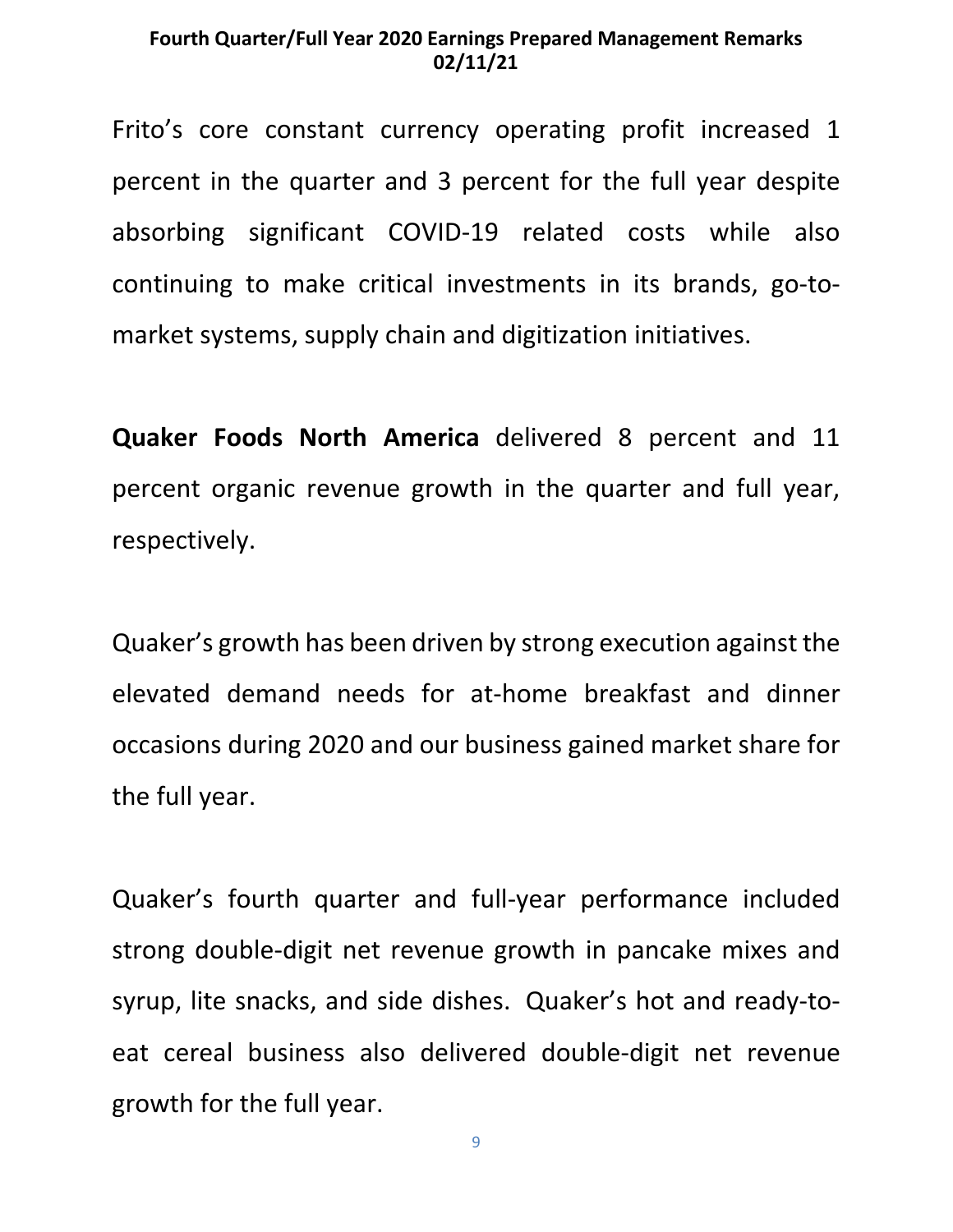Quaker's strong net revenue growth and holistic cost management initiatives resulted in strong core operating margin expansion and double-digit core constant currency operating profit growth for both the quarter and full year.

\*\*\*

Turning to **PepsiCo Beverages North America**, our business accelerated and delivered 5.5 percent organic revenue growth and 21 percent core constant currency operating profit growth and was the #1 growth contributor in the LRB category in the fourth quarter.

PBNA's net revenue growth was primarily driven by many of its larger brands, despite notable impacts from channel mix shifts that have significantly impacted the foodservice channel.

Most notably, net revenue for brands such as bubly and Starbucks grew double-digits, Gatorade grew high-single digits,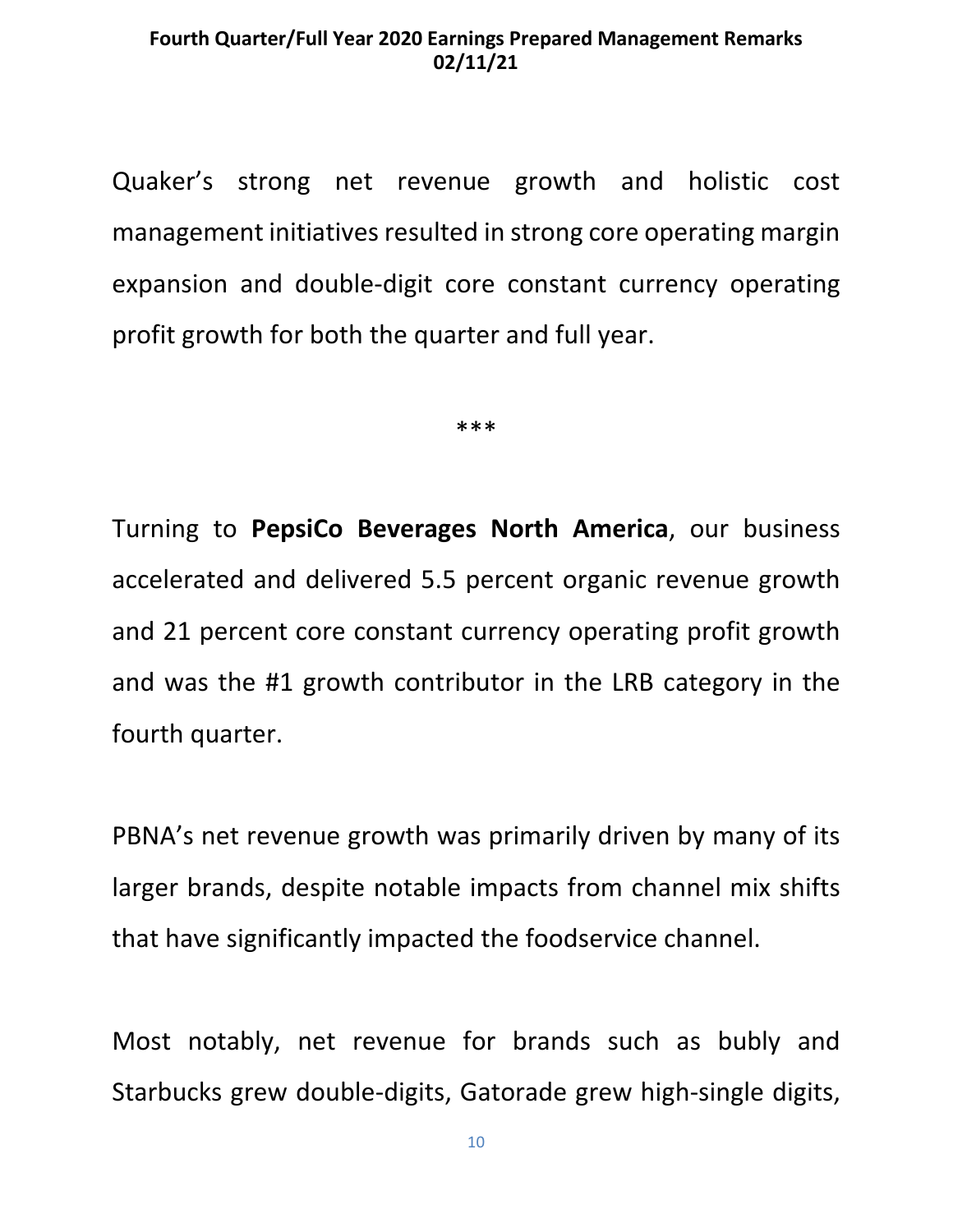while Lipton, Mountain Dew and Tropicana also delivered growth for the full year.

Simultaneously, we were able to sustain good momentum on recent innovation platforms with Gatorade Zero exceeding \$1 billion in estimated retail sales in 2020, while bubly, Pepsi Zero Sugar and Mountain Dew Zero Sugar cumulatively delivered more than \$750 million in estimated retail sales during 2020.

From a channel mix perspective, performance within the large format and eCommerce channels remained robust throughout the year while the convenience and gas channel also posted good growth for the full year. However, given ongoing pandemic related restrictions and complexities, the foodservice channel has continued to decline at a double-digit rate.

Our market share trends within the category improved as the year progressed and we gained market share in total juices and juice drinks, ready-to-drink tea and coffee, and sparkling water categories within the fourth quarter.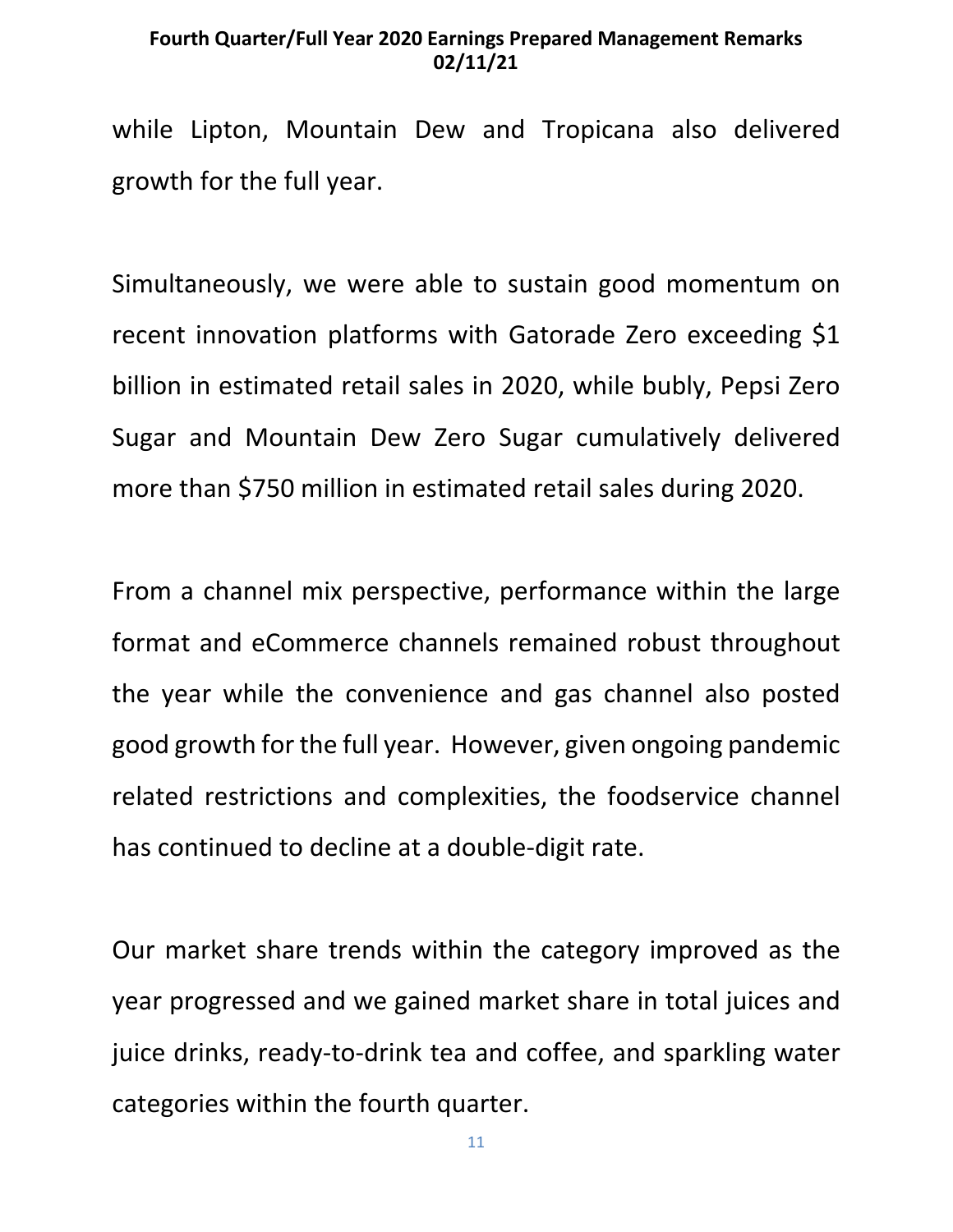We also expanded further into the energy category this past year and have exciting innovation and brand communication plans in place with the objective of improving our performance and market share trends in this growing and highly profitable category.

For example, we recently relaunched Rockstar with refreshed packaging and graphics and expect to have additional innovation plans in place to improve our presence in this category.

I remain encouraged about the potential for our PepsiCo Beverages North America business and believe we have the right people, strategy and portfolio in place to deliver a better balance between growth and profitability over the long-term.

\*\*\*

Moving on to our international business, many of our markets continue to face vastly different pandemic related impacts and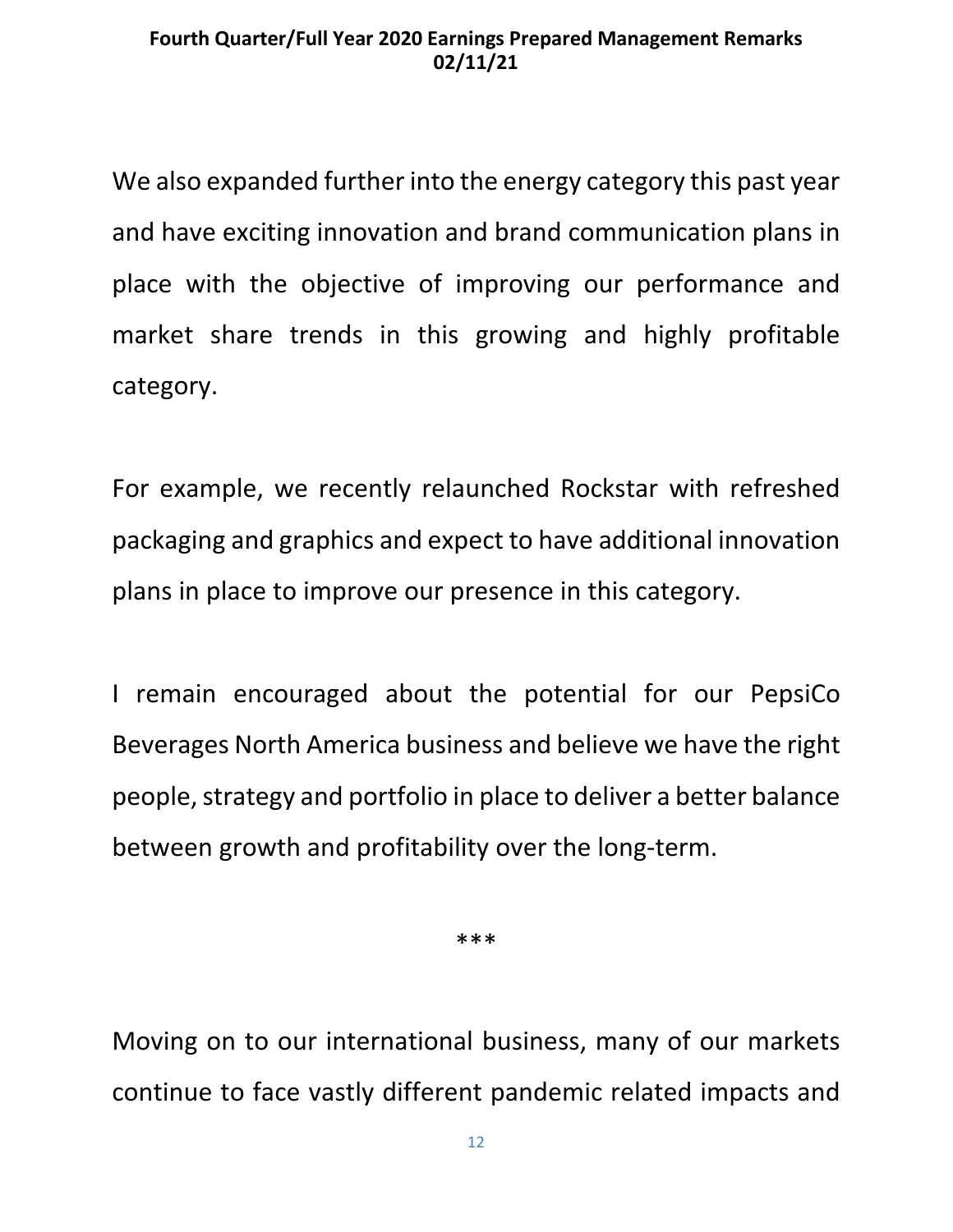uneven economic recoveries. Despite these challenges, our international business's organic revenue growth accelerated to 6 percent in the fourth quarter.

This acceleration in organic revenue growth during the fourth quarter was bolstered by mid-single digit growth in both our international developed markets and developing and emerging markets.

Our fourth quarter international growth featured double-digit organic revenue growth in Brazil, high-single digit growth in China, India, Australia and Germany, and mid-single digit growth in the U.K. and Russia.

Categorically, our international beverage's business accelerated in the fourth quarter and delivered 7 percent organic revenue growth despite ongoing pandemic related closures and restrictions. Our international snacks business remained resilient all year and finished the year strong with 5 percent organic revenue growth in the fourth quarter.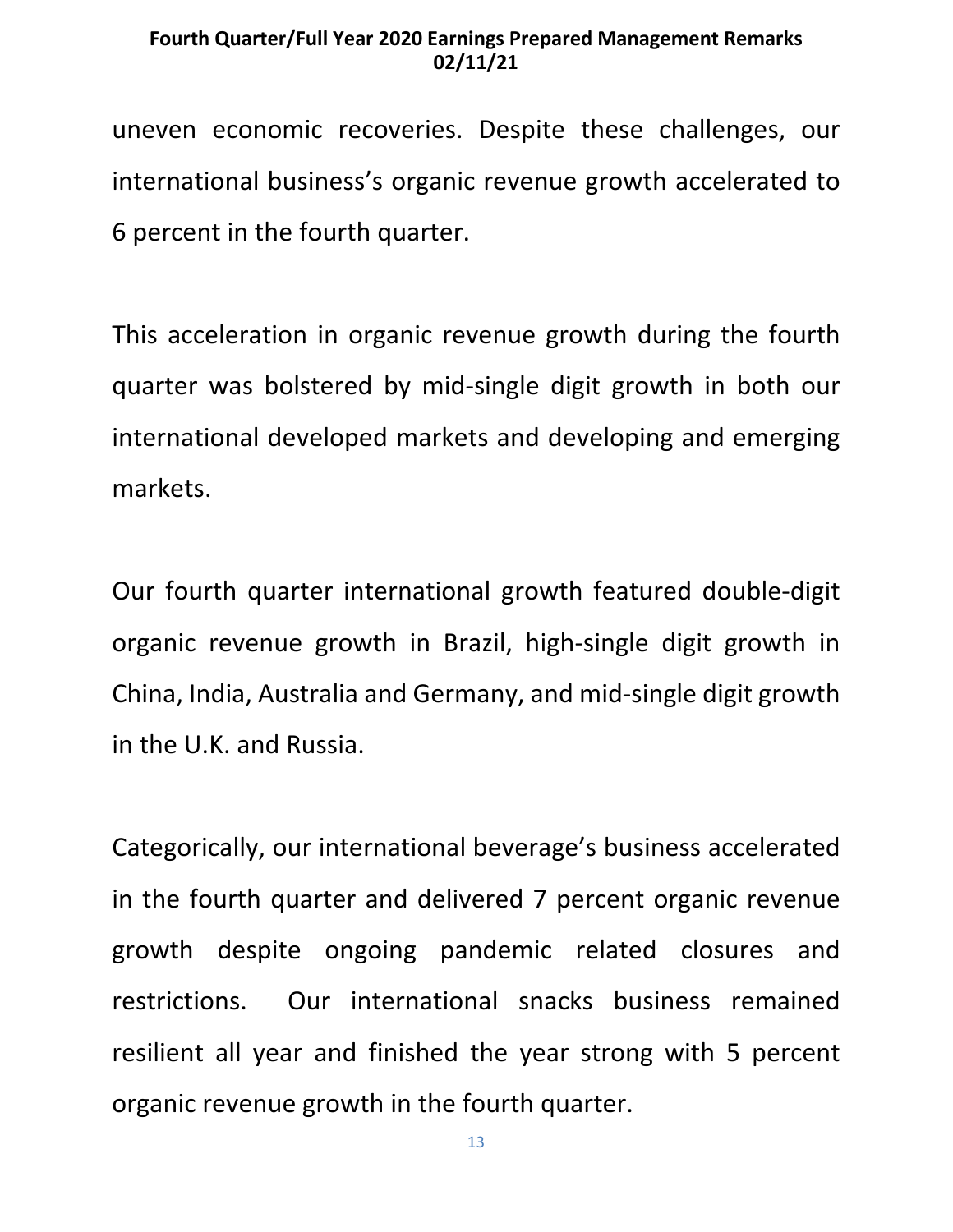Our business momentum helped us gain savory share in many of our key snack markets, including Mexico, Brazil, China and Russia, and for beverages, we gained share in China, India, the U.K., Germany, Egypt and Thailand within the year.

Lastly, our SodaStream business delivered strong double-digit net revenue growth in the quarter and for the full year as elevated at-home consumption translated into higher demand for our at-home beverage system.

We also announced the launch of bubly drops which provide consumers another sustainable way of enjoying their favorite flavors of sparkling water at home.

\*\*\*

To summarize, I am very pleased with our overall business performance and marketplace execution. Our results give me confidence that our strategic priorities are working. We remain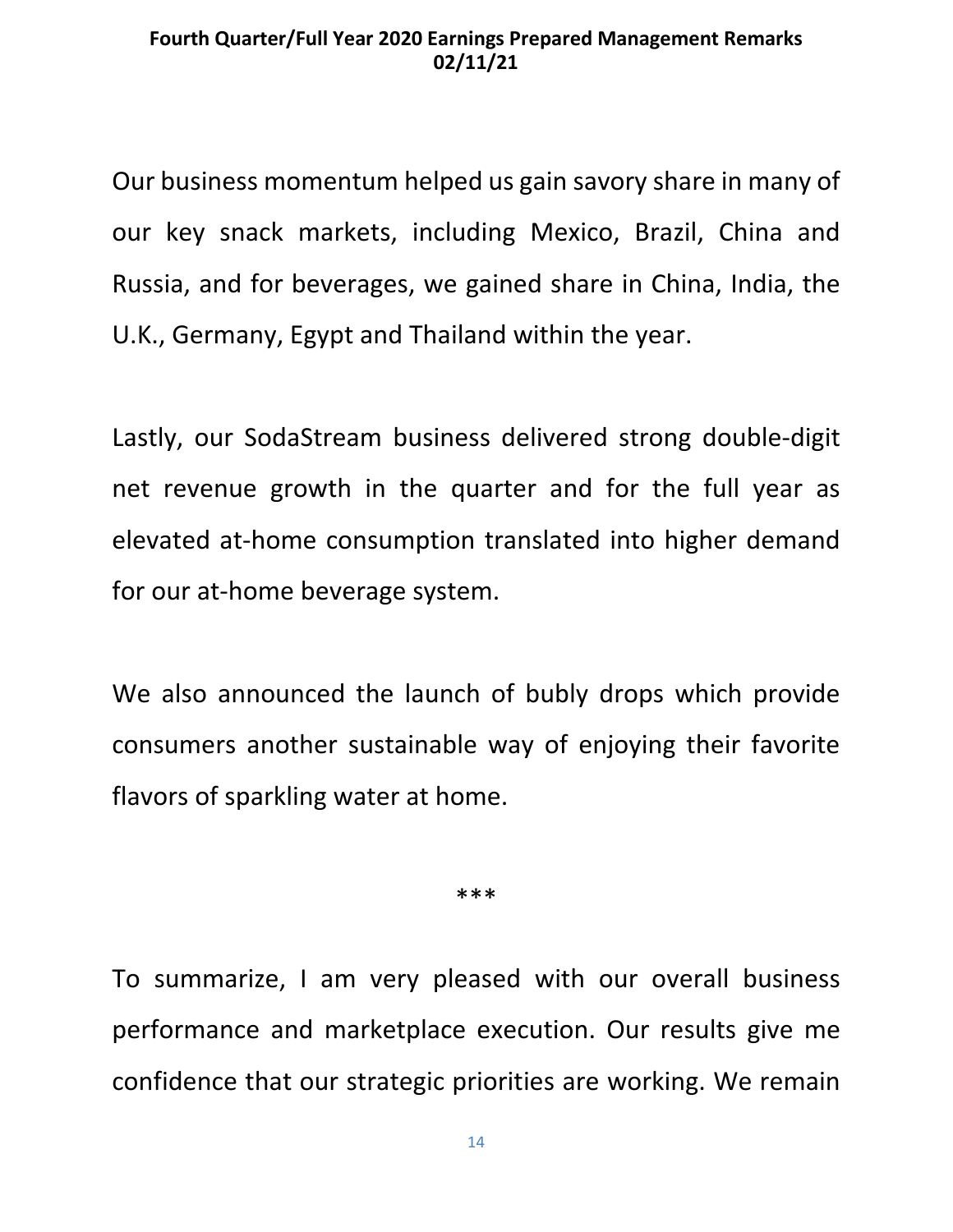committed to our 'Faster, Stronger, and Better' framework and continue to work towards driving future success.

\*\*\*

While our 'Faster, Stronger, and Better' framework is still largely centered around the same core principles as 2020, we have set clear priorities on how we plan to execute against these principles in 2021.

We will become **Faster** by strengthening our focus on winning in the marketplace and improving market share by prioritizing:

- Opportunities in our Top 20 snack markets as well as select beverage markets;
- Expanding our presence and accelerating our efforts within the eCommerce channel, as our net revenue increased more than 90 percent in this channel in 2020;
- Extending our Beyond the Bottle strategy by offering consumers more choice and innovative products through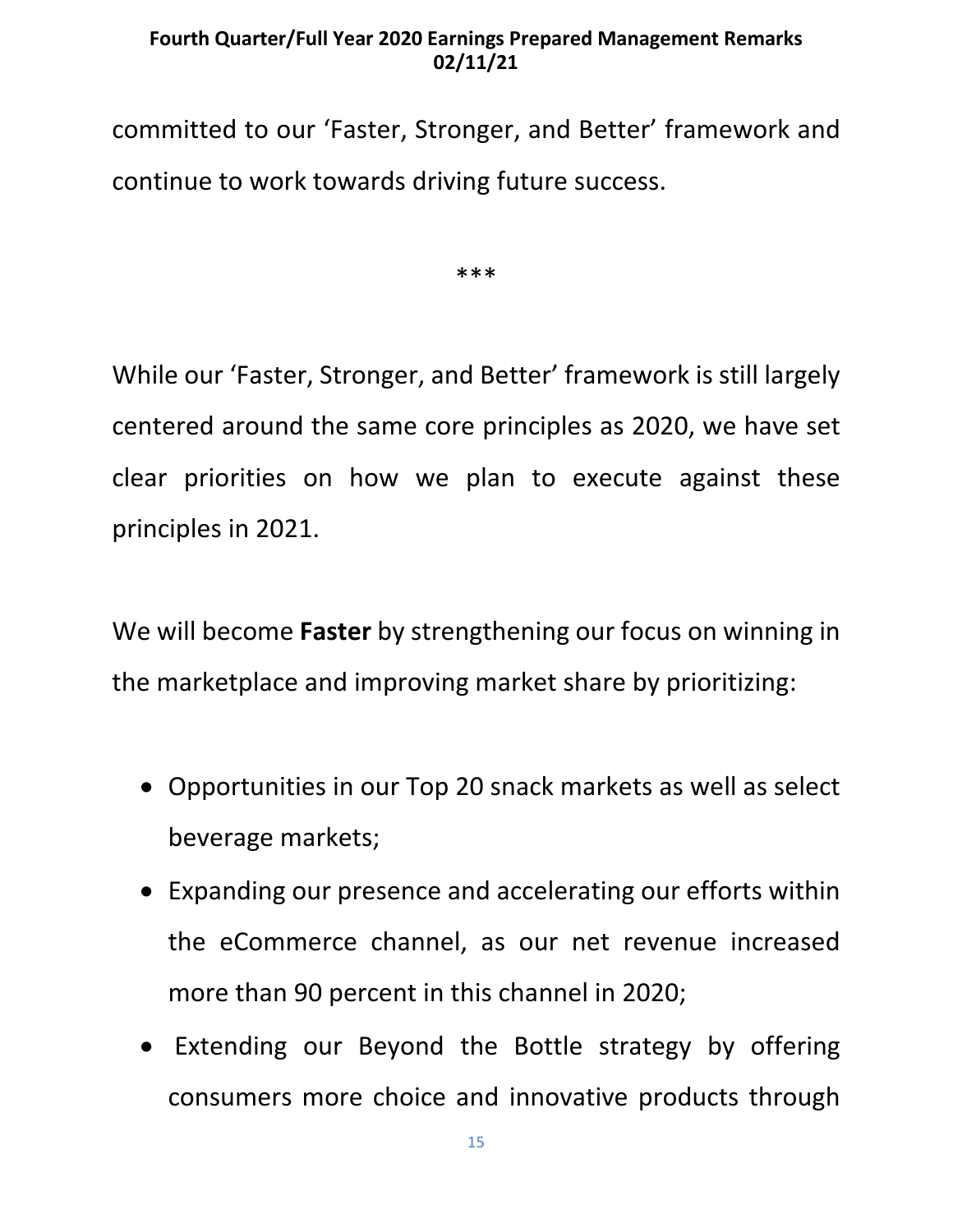our SodaStream platform; and

• Dedicating greater resources and focus on driving more meaningful innovation in higher growth sub-categories such as nutritious snacks and low-or-zero calorie and sugar beverages with both our large and smaller, emerging brands.

To become **Stronger**, we will continue to transform our cost structure, capabilities, and culture. This includes:

- Sharpening our holistic cost management initiatives by further dissecting our cost base and encouraging our businesses to rethink and resize their budgets with more of a zero-based approach;
- Expanding our Global Business Services platform into new capabilities, which will enable better insight and support for our businesses at a much lower cost;
- Accelerating our digital transformation capabilities across the organization with a focus on consumer-centric analytics that can provide advantaged market insights; and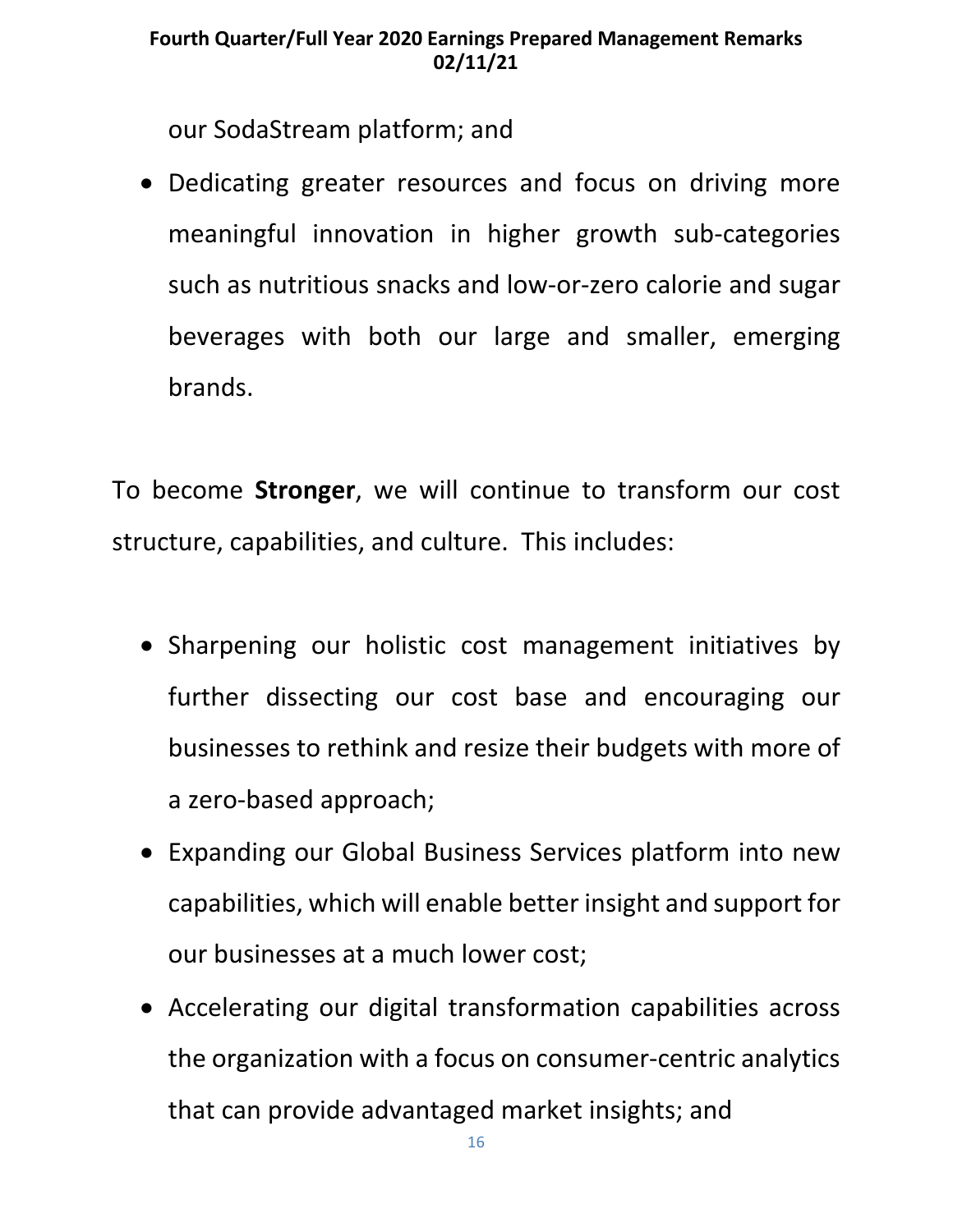• Investing in our people and talent development strategies to cultivate the next generation of leaders at PepsiCo.

And when we say **Better**, we're focused on further integrating purpose into our business strategy and brands to become PepsiCo positive, delivering better outcomes for people and the planet, whilst enabling us to be a faster-growing and more resilient company.

That includes helping to build a more sustainable food system, strengthening our communities, and advancing social equity. For example, we are:

- Supporting practices and technologies for growing crops and ingredients in ways that regenerate the earth and strengthen farming communities, from improving soil health and biodiversity to empowering more women farmers;
- Forging a more resilient value chain by making products in a way that builds a circular, inclusive, fair economy which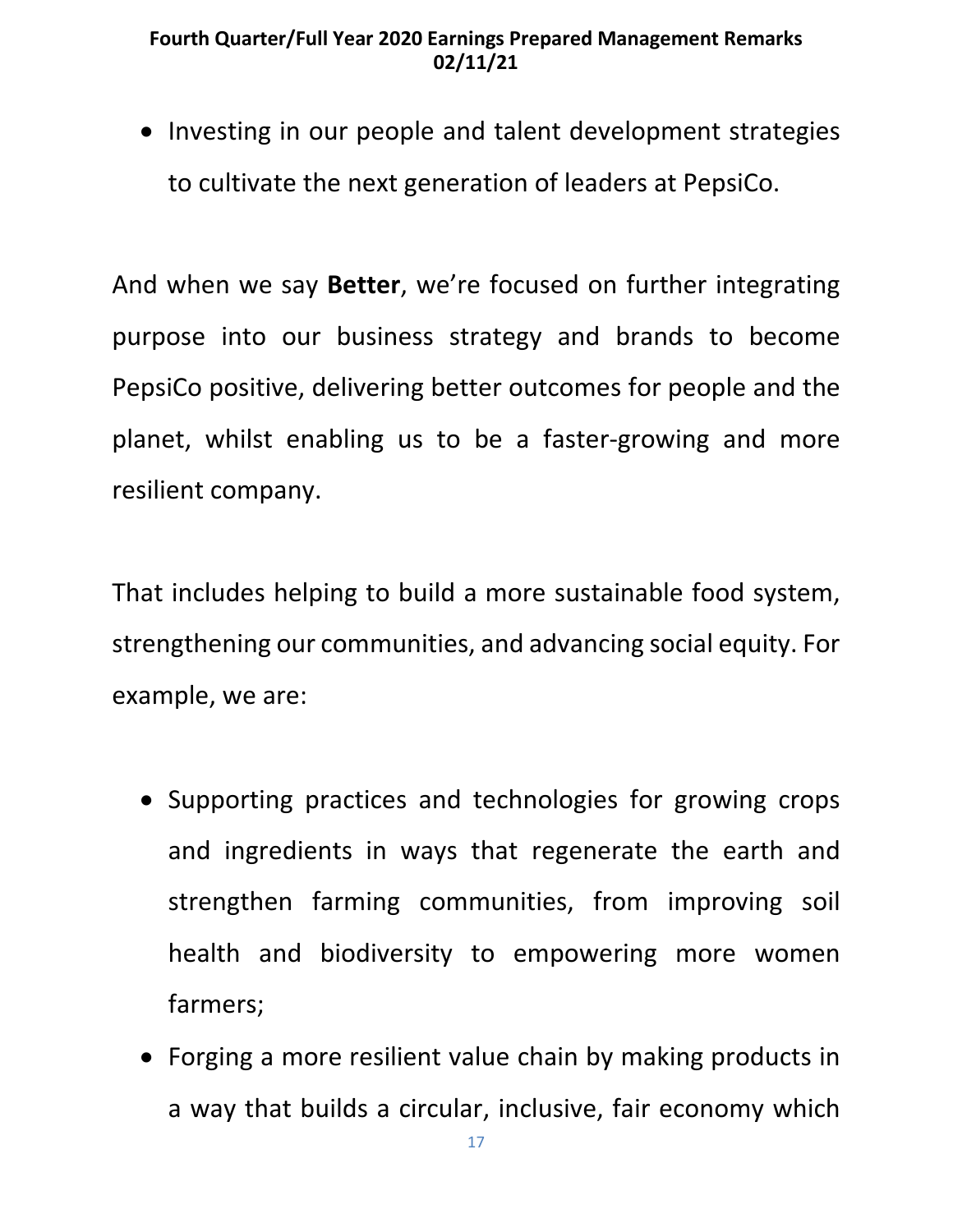includes:

- o Doubling our science-based climate goal to reduce absolute greenhouse gas emissions by targeting netzero emissions by 2040, as well as our ongoing efforts to use water more efficiently and replenish it locally;
- $\circ$  Reducing the amount of virgin plastic in our packaging, scaling up new circular business models, and leading the development of renewable packaging;
- o Offering our associates tools to maximize their personal growth and make a positive impact on society and advancing our Racial Equality Journey by promoting diversity and inclusion within our company, our supply chain partners, and our communities; and
- Leveraging the power of purpose-led brands to inspire people to make choices that create more smiles for them and the planet, which include:
	- o Efforts to expand our product offerings with less added sugars, sodium, and saturated fats; and
	- o Driving positive environmental and societal actions in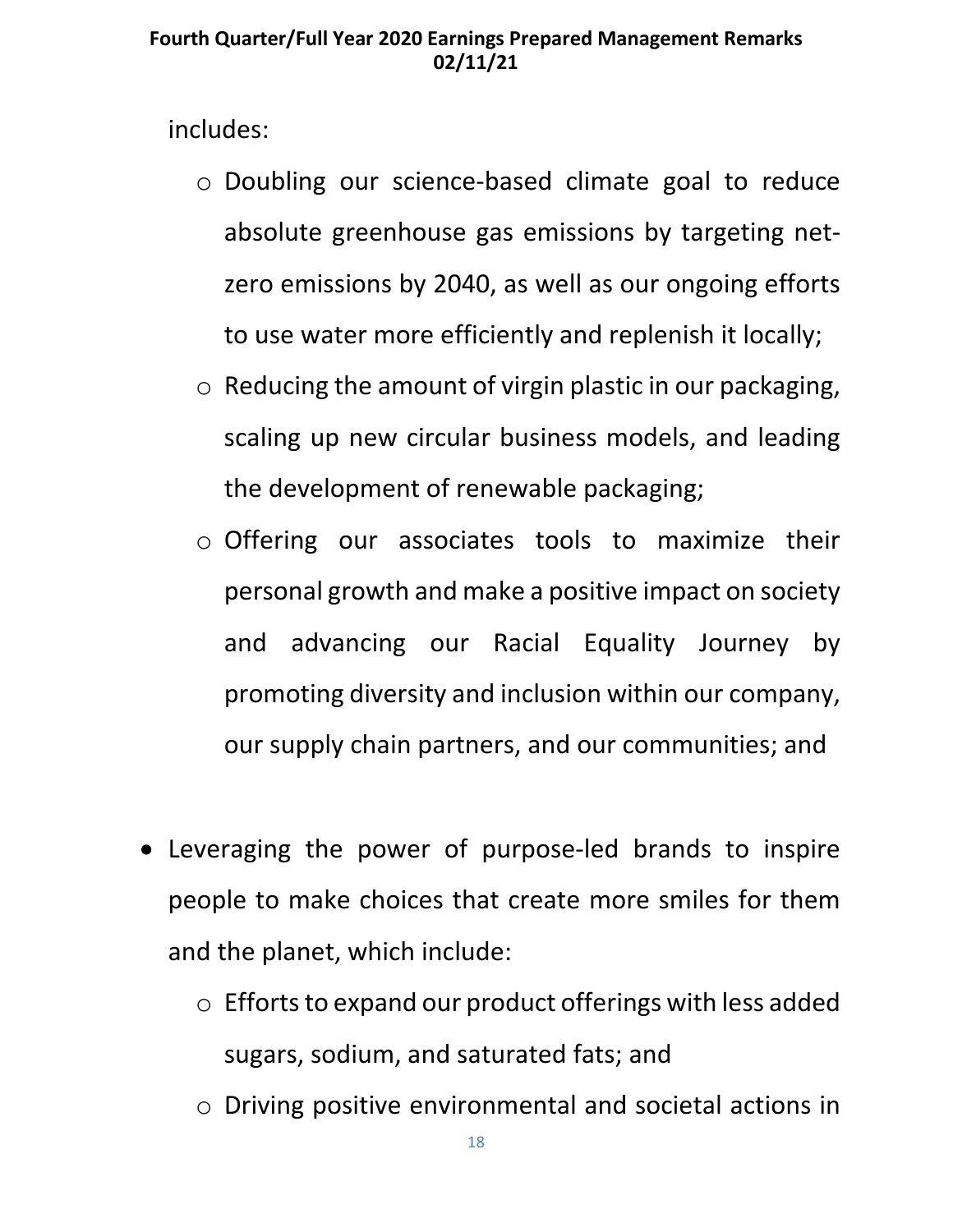our communities.

Now, I'll briefly touch on our outlook for 2021, where we expect our organic revenue and core constant currency EPS growth to be consistent with our long-term targets of mid-single digit organic revenue growth and high-single digit core constant currency EPS growth**.**

We expect changes in consumer behavior driven by the COVID-19 pandemic to continue to vary across different markets and channels around the world. Broadly speaking, we assume that vaccination efforts will accelerate and that population mobility trends will gradually improve as consumers return to certain prepandemic behaviors by the second half of this year.

We are also assuming that certain pandemic-related behavioral shifts will sustain, such as greater online adoption and penetration, more remote work arrangements and continued strength in household penetration for large, trusted brands.

19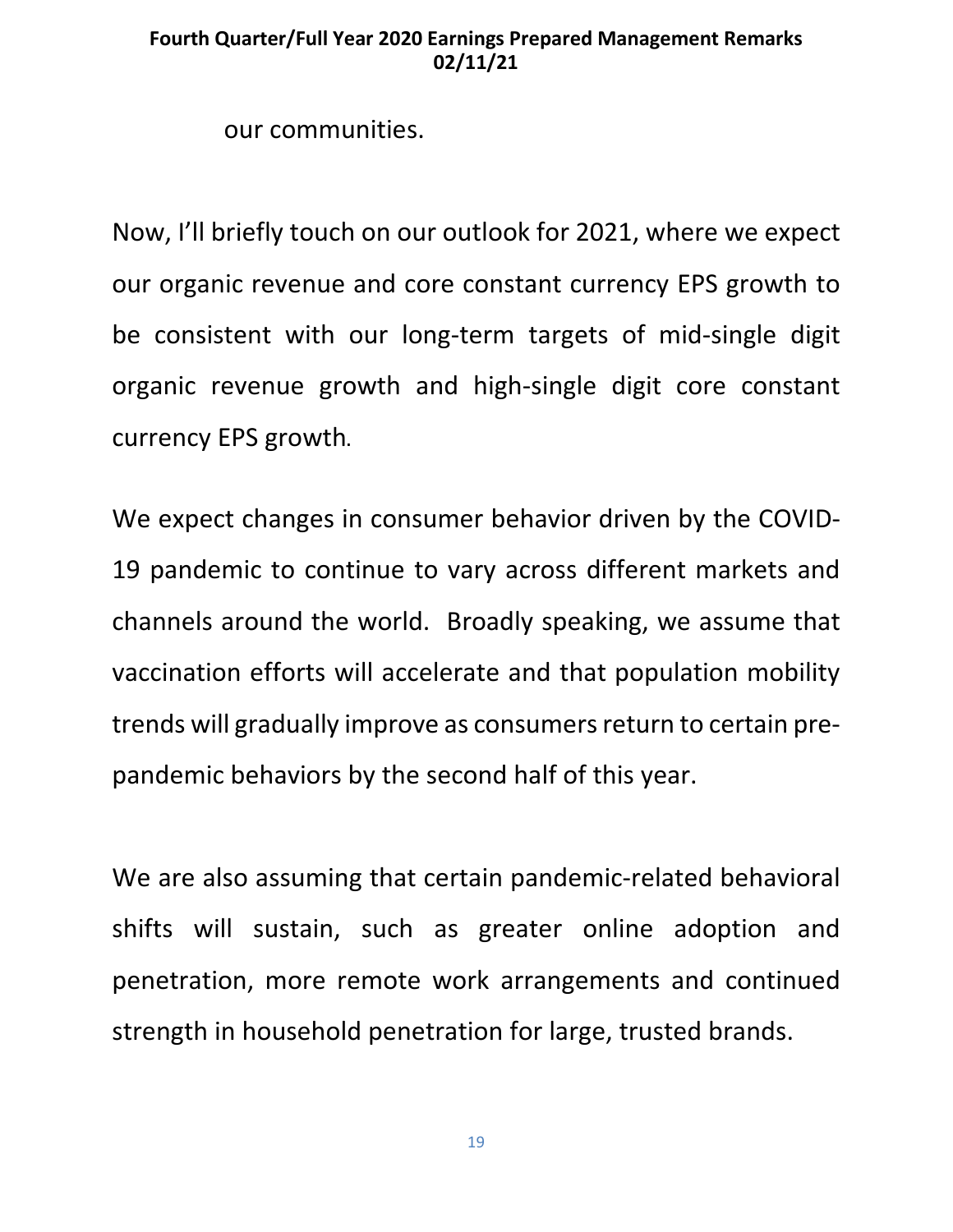As a result, we expect our global snacks and foods business to remain relatively resilient this year, while our global beverages business will look to build on its recent momentum and strength.

To conclude, we are encouraged by our performance and believe we have the right priorities in place to deliver sustainable growth over the long-term with:

- Large, well-known brands in growing categories that consumers love and trust;
- An agile supply chain with strong local sourcing networks;
- A flexible and advantaged direct store delivery go-tomarket system; and
- A highly experienced set of decentralized global business leaders who are empowered to make nimble decisions to meet the needs of their local businesses.

Thank you for your time and attention and I will now turn it over to Hugh Johnston, our Vice Chairman and Chief Financial Officer.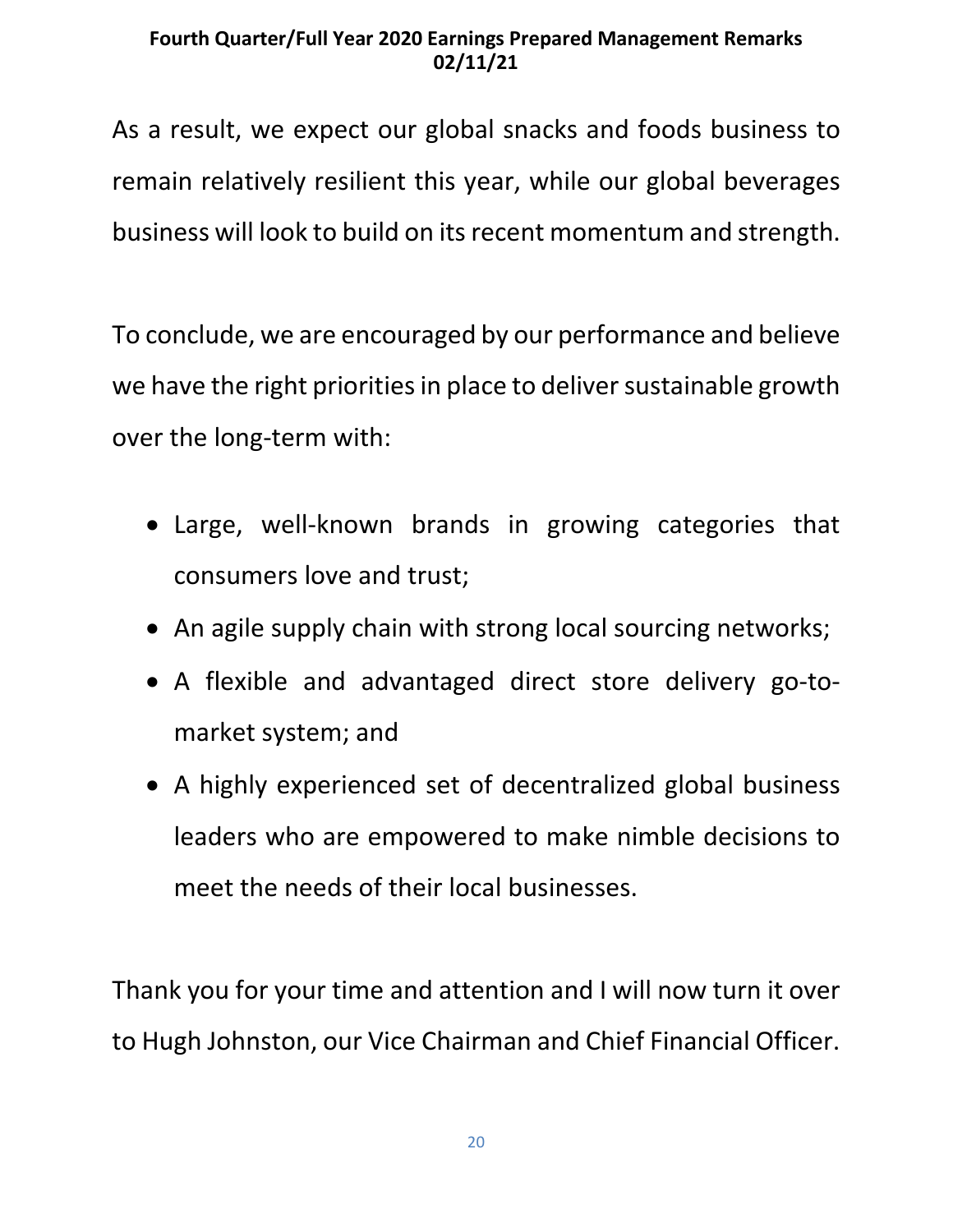\*\*\*

### **Hugh Johnston**

Thank you, Ramon. And good morning, everyone.

As Ramon mentioned, our business performed very well in the fourth quarter and we ended the year strong with 4.3 percent organic revenue growth.

From a margin perspective, our core gross margin declined (50) basis points which led to a core operating margin decline of (80) basis points in the year.

The year-over-year margin decline was primarily driven by our recent international acquisitions as well as almost \$800 million worth of COVID-19 related costs. When excluding the COVID-19 related costs, our core operating margin increased approximately 30 basis points for the year.

We expect a portion of the COVID-19 related costs to continue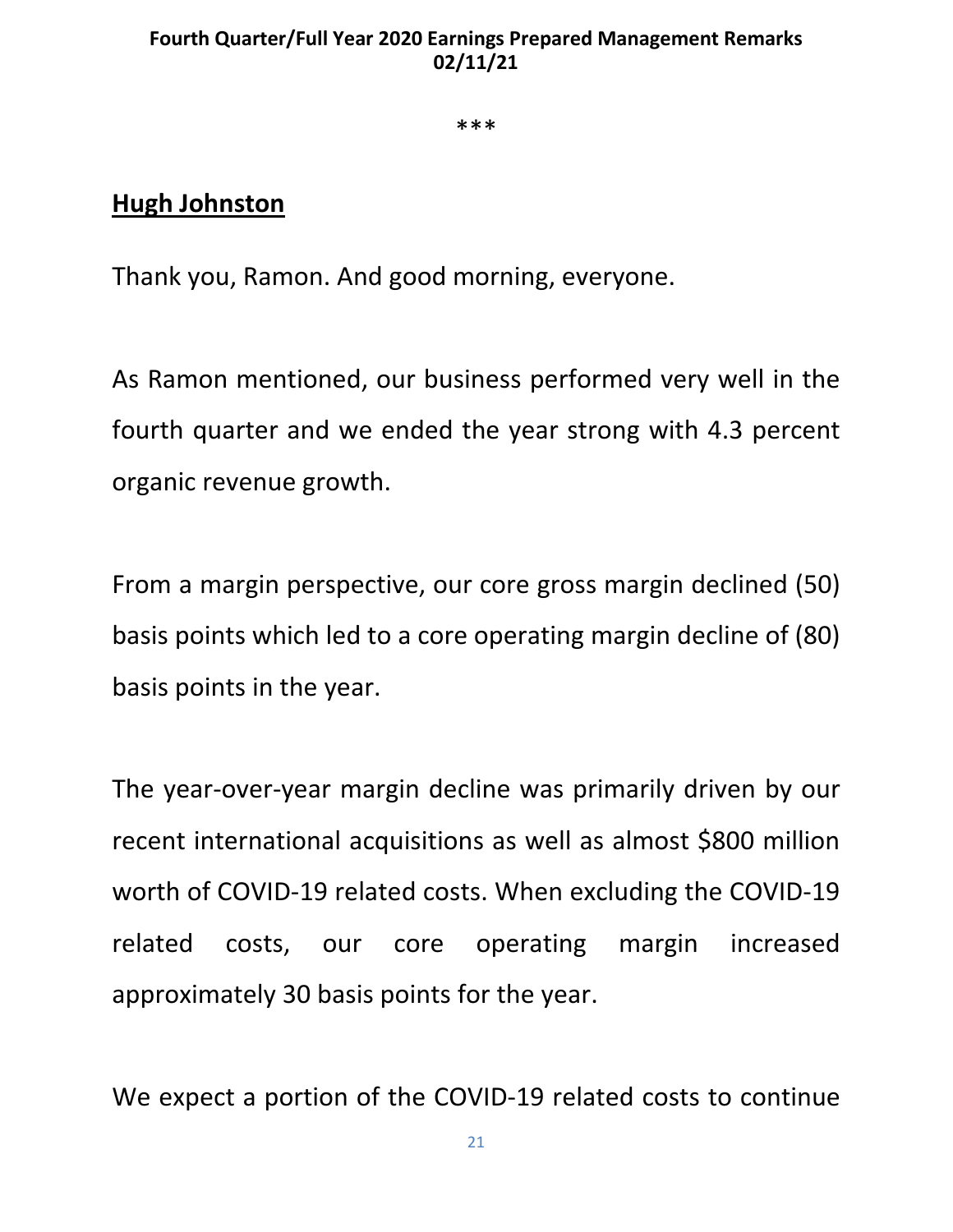as we are committed to maintaining the safety and support of our employees and customers.

We will also continue to invest and execute against the Faster, Stronger, and Better priorities Ramon laid out today. These investments will span across our supply chain and go-to-market network and include an acceleration of our digitization initiative and sustainability agenda.

At the same time, we will also look towards using more analytics to sharpen our revenue management initiatives and increase our holistic cost management efforts in order to help offset some of these investments and incremental costs. For example, we plan on:

- Optimizing our advertising and marketing spend;
- Simplifying our portfolio of product offerings; and
- Expanding our global business services platform to maximize labor efficiencies.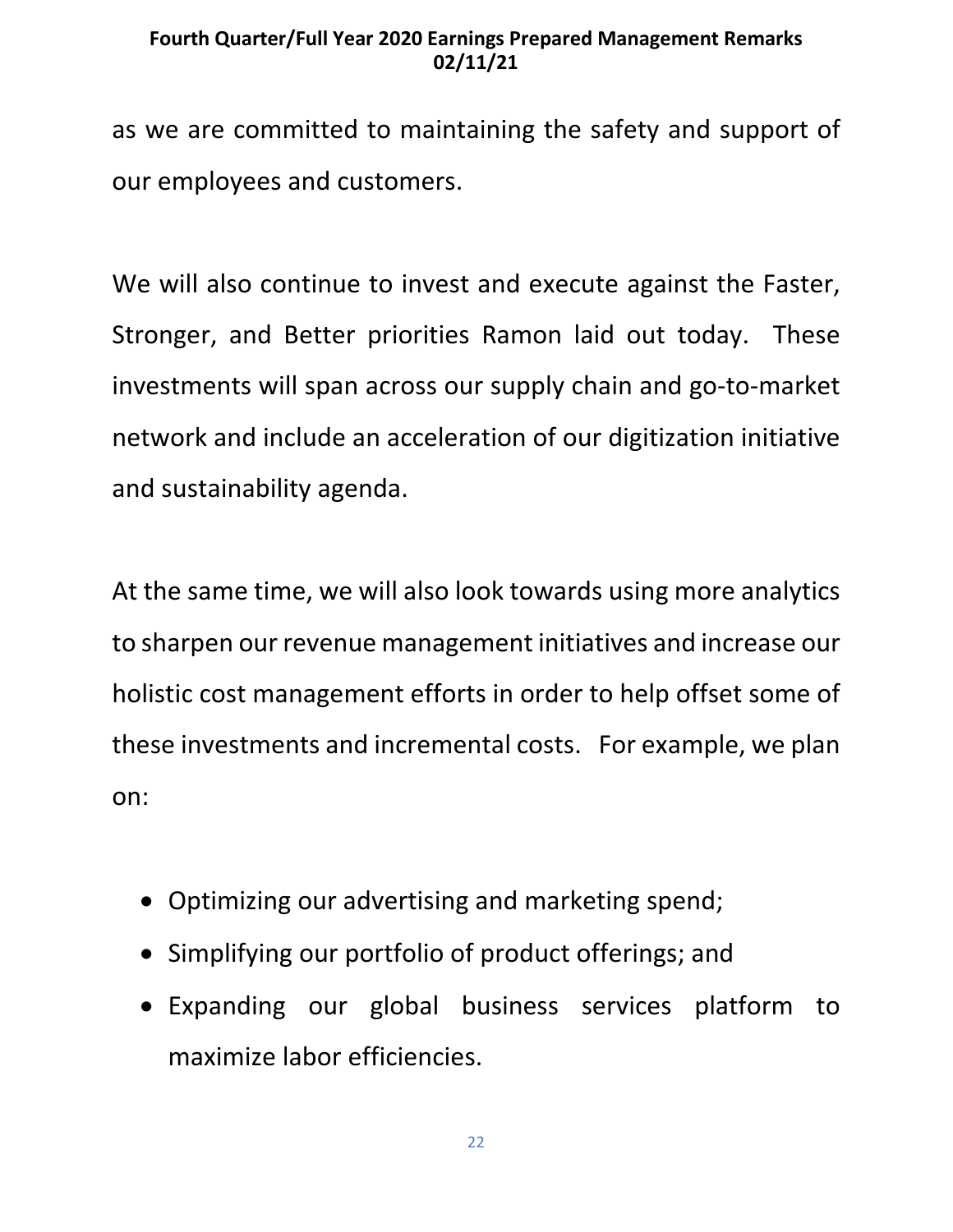Therefore, for 2021, we expect:

- Mid-single digit organic revenue growth;
- High-single digit core constant currency EPS growth;
- A core annual effective tax rate of approximately 21 percent; and
- Total cash returns to shareholders of approximately \$5.9 billion comprised of approximately \$5.8 billion in the form of dividends and share repurchases of approximately \$100 million.
- We have recently completed our share repurchase activity and do not expect to repurchase any additional shares for the balance of this year.

Based on current market consensus rates, we expect foreign exchange translation to benefit our net revenue and core earnings per share performance by approximately 1 percentage point.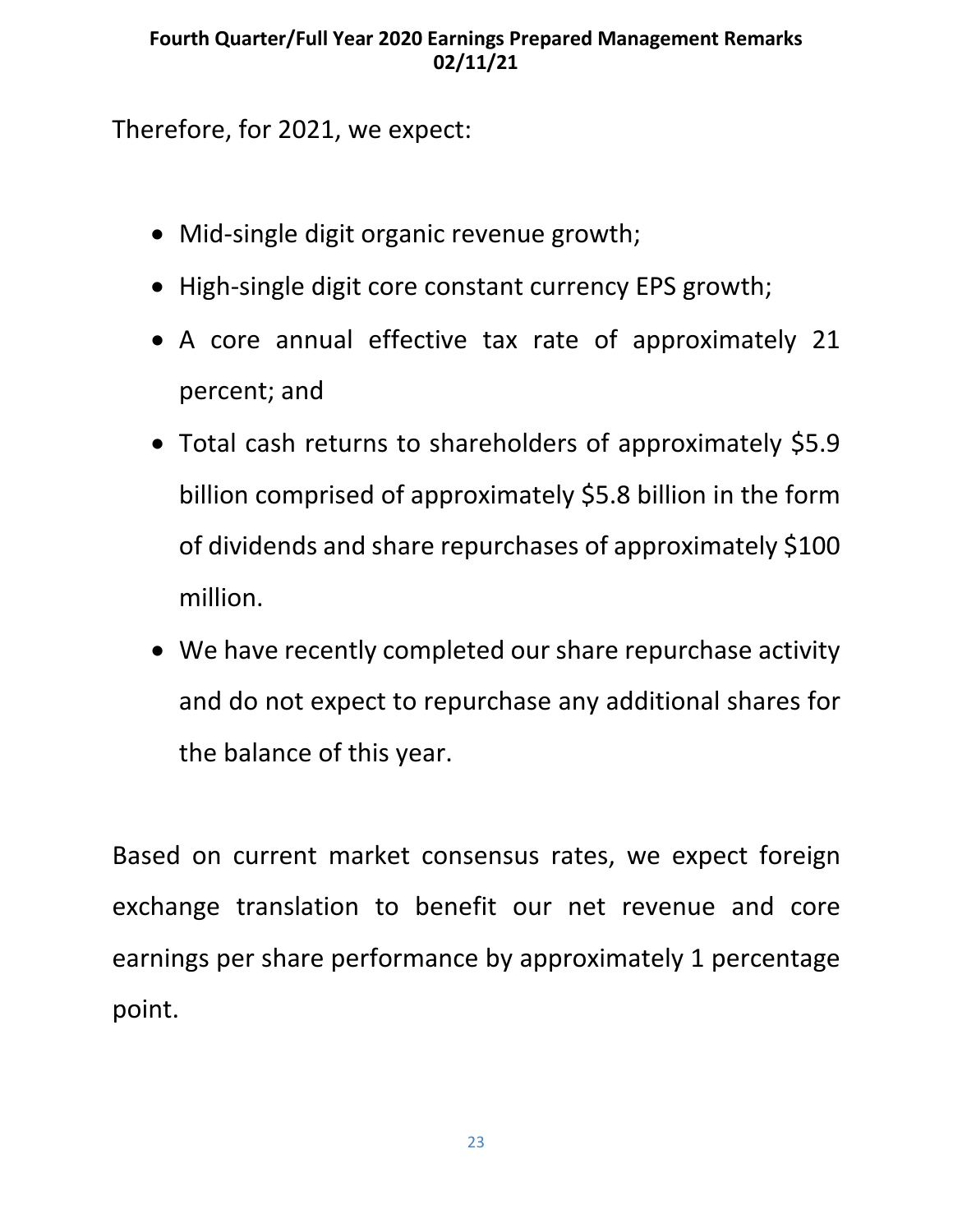As it relates to our capital allocation priorities for this year, we will first prioritize capital expenditures to meet the critical growth and investment needs of our business, including:

- Suitable investments for growth, which include plants, manufacturing lines, warehouses and go-to-market system investments across our entire business. Most of these growth investments will center around building out the presence and capabilities of our global snacks business in both developed and developing and emerging markets to meet future demand needs. The remainder will focus on strengthening and modernizing our beverages business in key markets to enhance our competitive presence and execution capabilities;
- Investments that will drive future productivity such as automating and digitizing processes across our value chain and modernizing our IT systems; and
- Investments that will better serve the communities in which we operate by investing in sites that are designed to drive sustainability benefits at inception.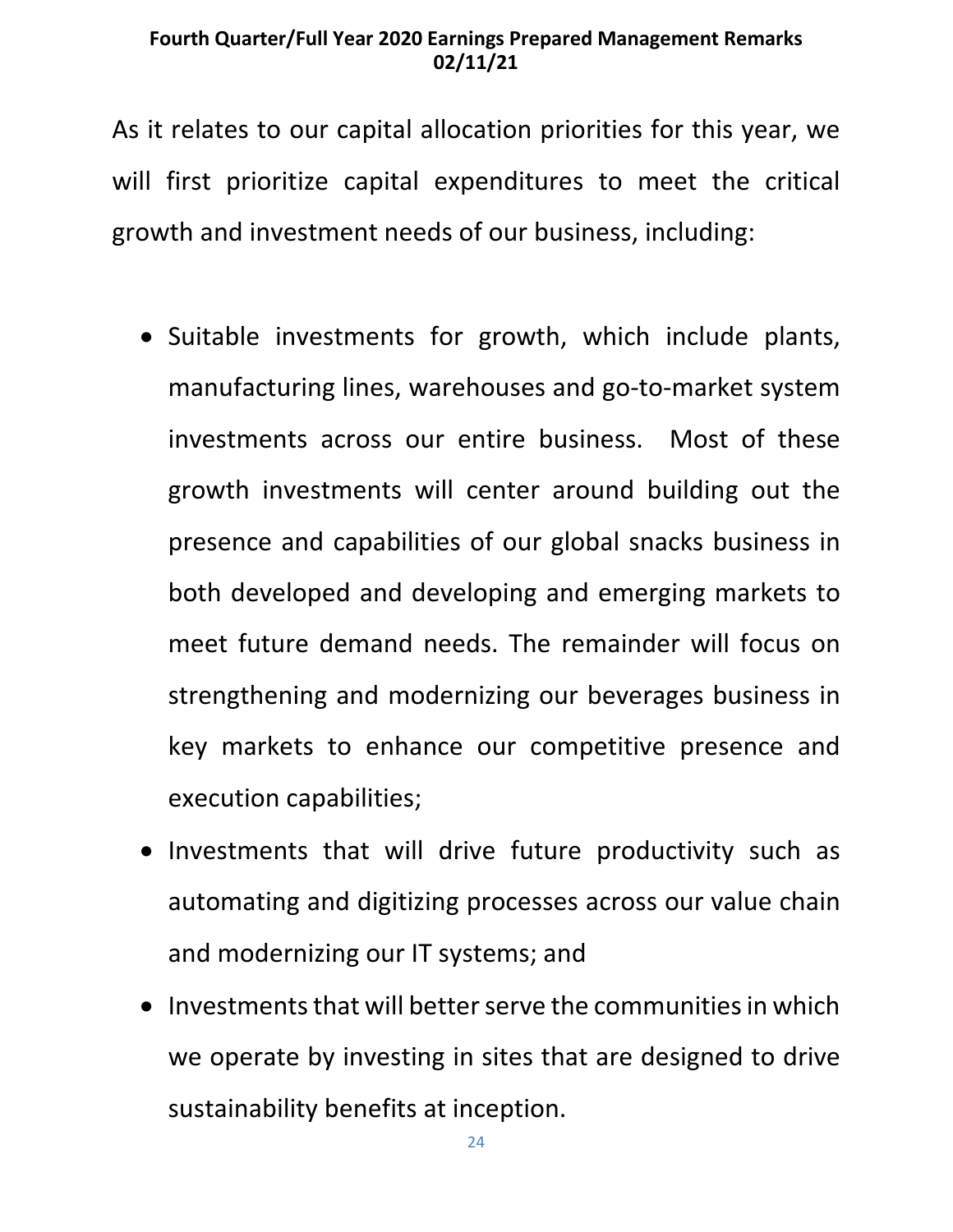Next, we will prioritize returning cash to our shareholders by paying and growing our dividend. We announced a 5 percent increase annualized dividend per share, effective with the expected June 2021 payment. This will represent PepsiCo's 49th consecutive annual dividend per share increase.

With respect to acquisitions and share repurchase activity, we remain very pleased with the composition of our portfolio and will primarily focus on maximizing the growth and return potential from recent acquisitions and do not plan on repurchasing any additional shares for the balance of this year.

As a result, we believe we will have ample flexibility to support the needs of the business, maintain our liquidity and balance sheet profile, and return ample cash to shareholders, primarily in the form of dividends.

Finally, as you build your quarterly models for this fiscal year, I'd like to highlight the following as it relates to the first quarter of